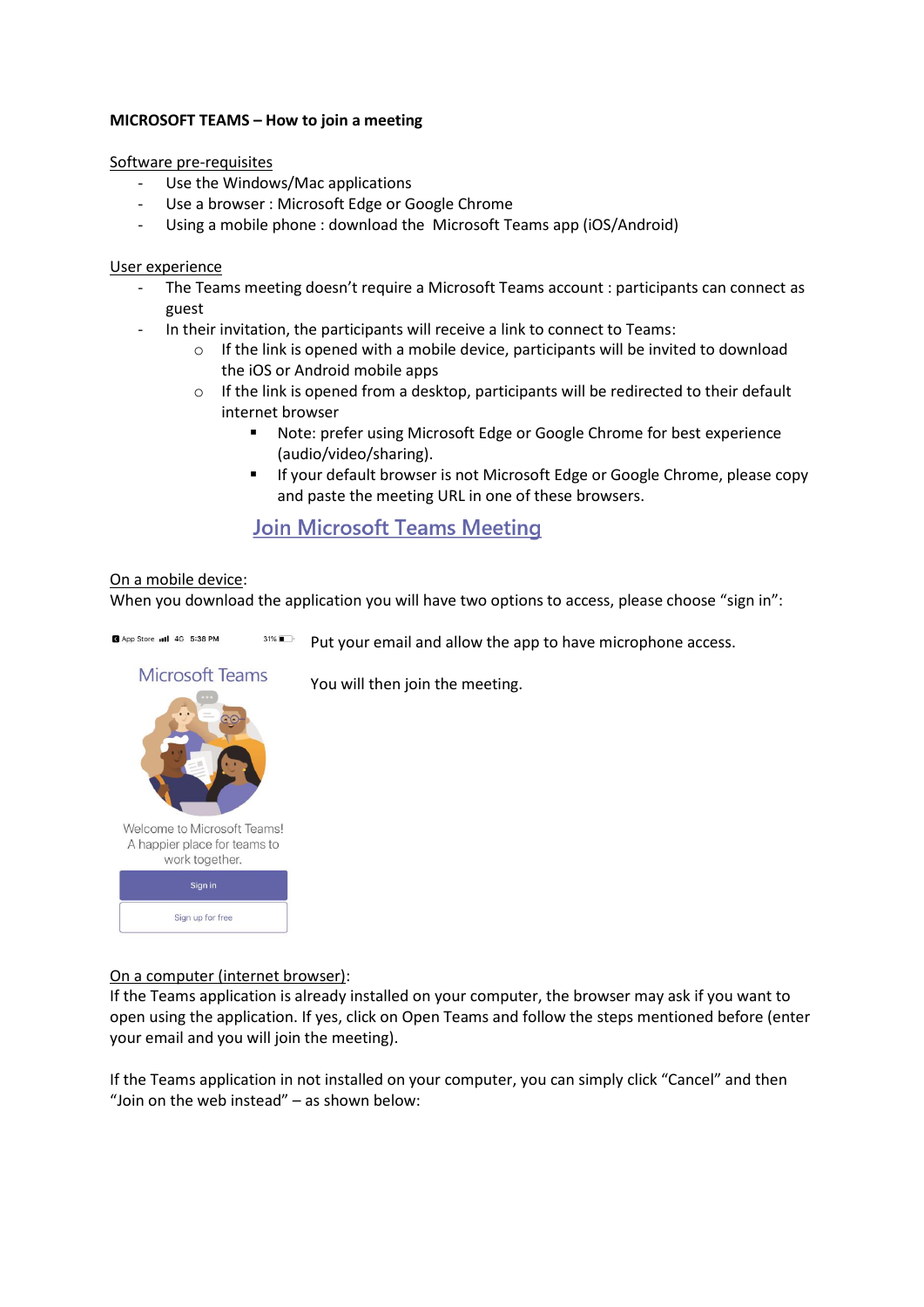

The browser will then ask for permissions to access the camera and the microphone of your computer, click on "Allow":



You can then set the audio and video settings prior to joining the meeting and enter your display name :

- You can disable your camera if you want (it might be preferable if the connection is poor)
- You should disable your microphone by yourself prior joining the meeting (you will be able to enable/disable it during the meeting)
- Enter your name : PLEASE ADD YOUR NAME AND THE NAME OF YOUR COUNTRY
- If you use an external microphone, speaker or camera, you can review the selected devices using the "Devices" button
- And Click on Join Now to join the meeting